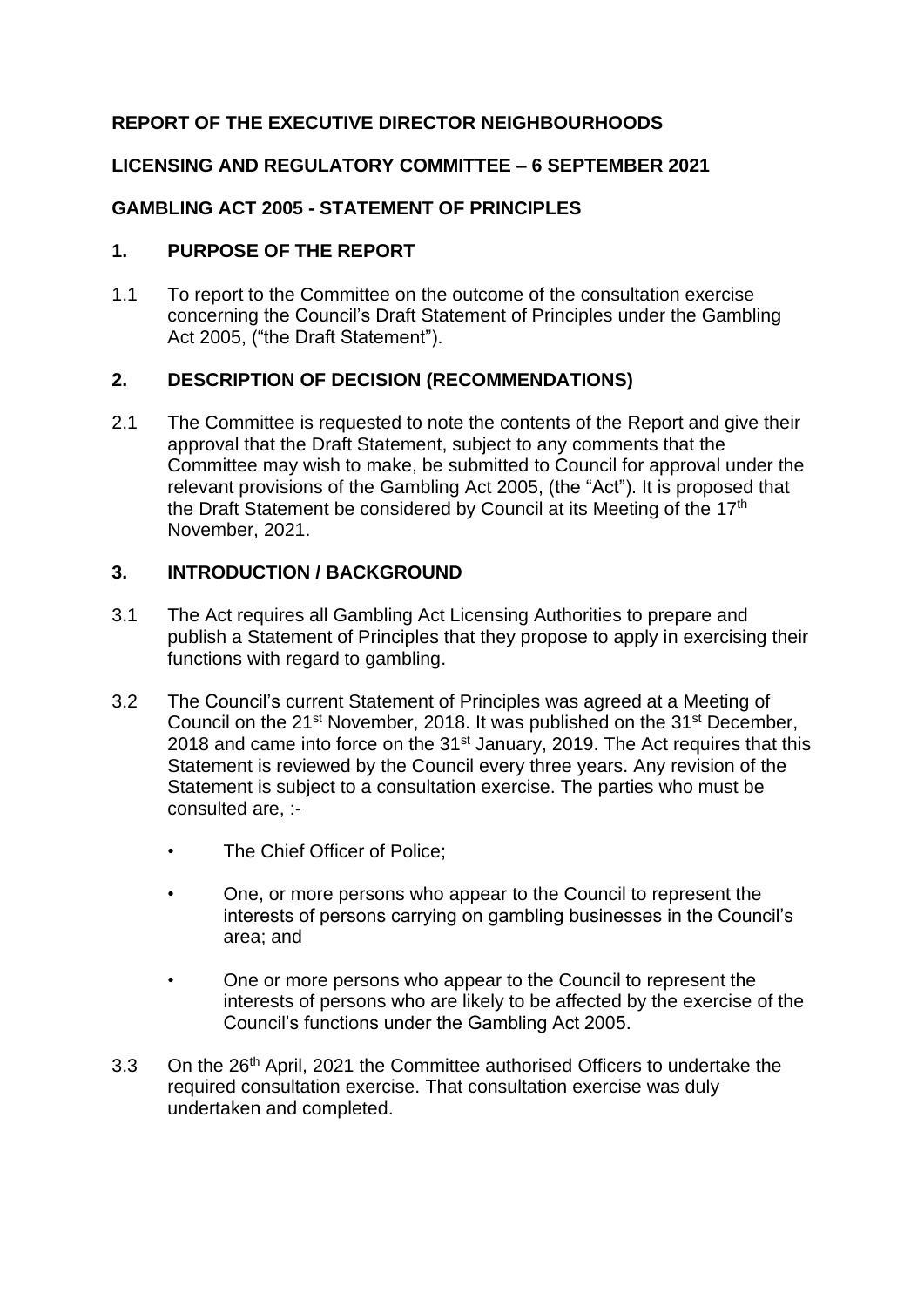# **4. CURRENT POSITION**

- 4.1 Following the consultation exercise one response was received from Gosschalks, Solicitors, on behalf of the Betting and Gaming Council, ("the BGC"). As Members will be aware, the BGC is the single industry body for UK betting and gaming. Their response is attached at Appendix 1 and contains some suggested amendments to the Draft Statement.
- 4.2 Consideration has been given to the points raised by the BGC. Reference is made to the document shown in Appendix 2. The BGC's comments are shown in the left hand column, while Officer responses to their comments are set out in the right hand column. It is proposed that some of the points made by the BGC are accepted, with commensurate amendments being made to the Draft Statement.
- 4.3 A revised Draft Statement, amended in line with the comments contained at Appendix 2, is attached at Appendix 3.
- 4.4 It is proposed that the Council publishes its revised Statement of Principles by the 31<sup>st</sup> December, 2021 and for it to be in force from the 31<sup>st</sup> January, 2022.

# **5. REASONS FOR THE DECISION**

5.1 To facilitate compliance with legislation, namely Section 349 of the Gambling Act 2005 and the preparation and publication of a statement of the principles that are proposed to be applied by the Council in the exercise of its functions under the Act from the 31<sup>st</sup> January, 2022.

# **6. ALTERNATIVE OPTIONS**

6.1 None submitted.

# **7. RELEVANT CONSIDERATIONS / CONSULTATIONS**

7.1 As outlined in the Report.

#### **8 GLOSSARY**

8.1 BGC – Betting and Gaming Council.

#### **9 LIST OF APPENDICES**

9.1 Appendix 1 – Consultation Response – Betting and Gaming Council; Appendix 2 – Responses to Consultation On Revised Draft Statement of Principles 2021; and Appendix 3 – Gambling Act 2005 Revised Draft Statement of Principles.

#### **10 BACKGROUND PAPERS**

10.1 Gambling Act 2005;